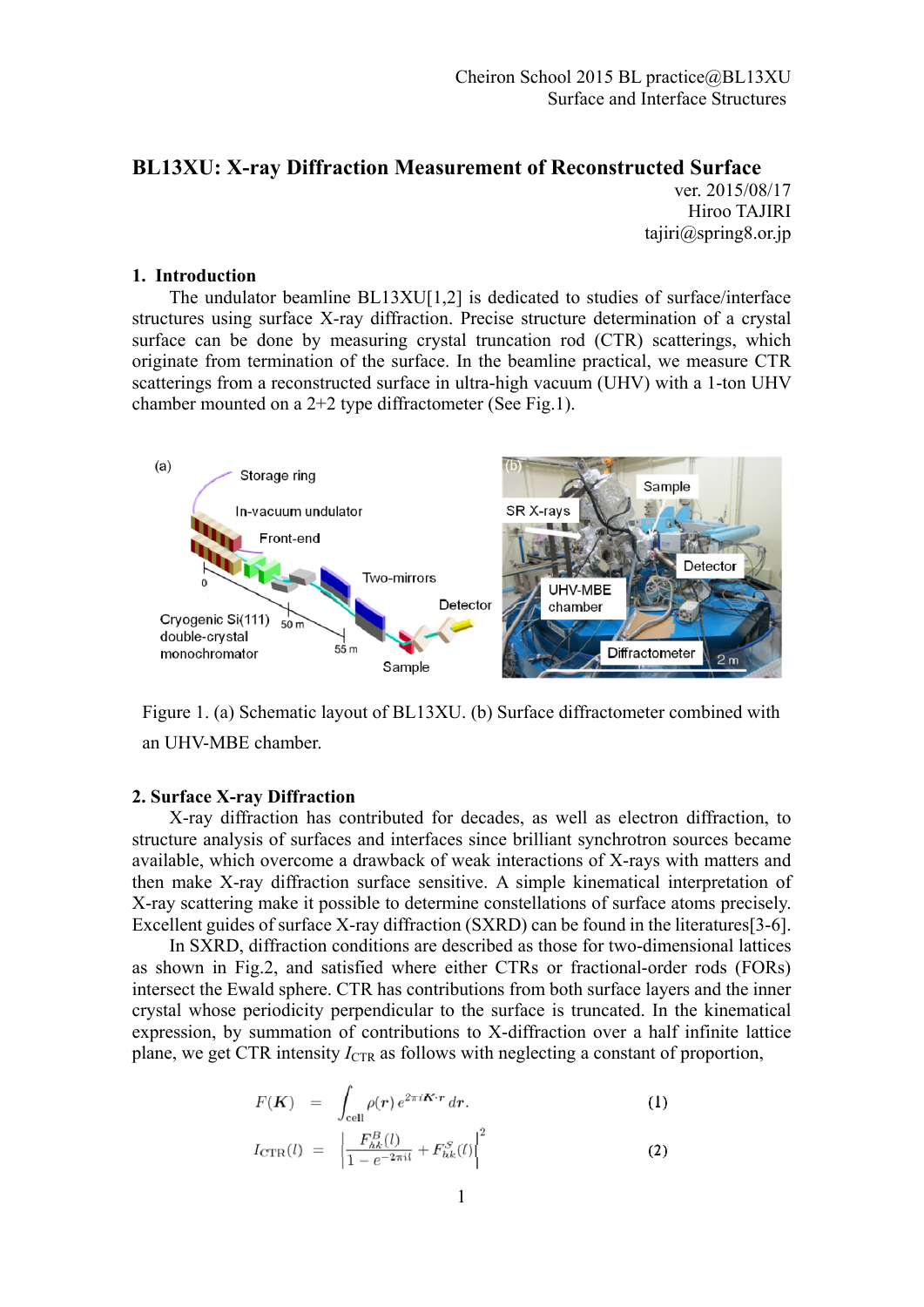

Figure 2. Reflection geometry for (a) out-of-plane, (b) in-plane surface X-ray diffraction, and (c) transmission geometry. Gray circles denote Ewald spheres.

Here, crystal structure factor  $F(K)$  is the Fourier transform of charge density  $\rho(r)$  in an unit cell. *K*, *r* represent respectively a reciprocal space vector with the indices *hkl* and a position vector in the unit cell, and  $F_{hk}^B$  (*l*),  $F_{hk}^S$  (*l*) are structure factors of bulk crystal and surface layers, respectively. Bragg conditions are satisfied when *l* is integer and the right side of eq. (2) diverges. However, the CTR intensity enough away from the Bragg point compared to the Bragg width is well explained by the kinematical theory. This condition is almost always satisfied in SXRD. On the other hand, FOR is originating from a surface super-lattice with a lager unit cell in a different symmetry from that in the crystal by surface reconstruction in general.



Figure 3. Calculated intensity of crystal truncation rod (CTR) scattering from a simple cubic crystal with a surface.